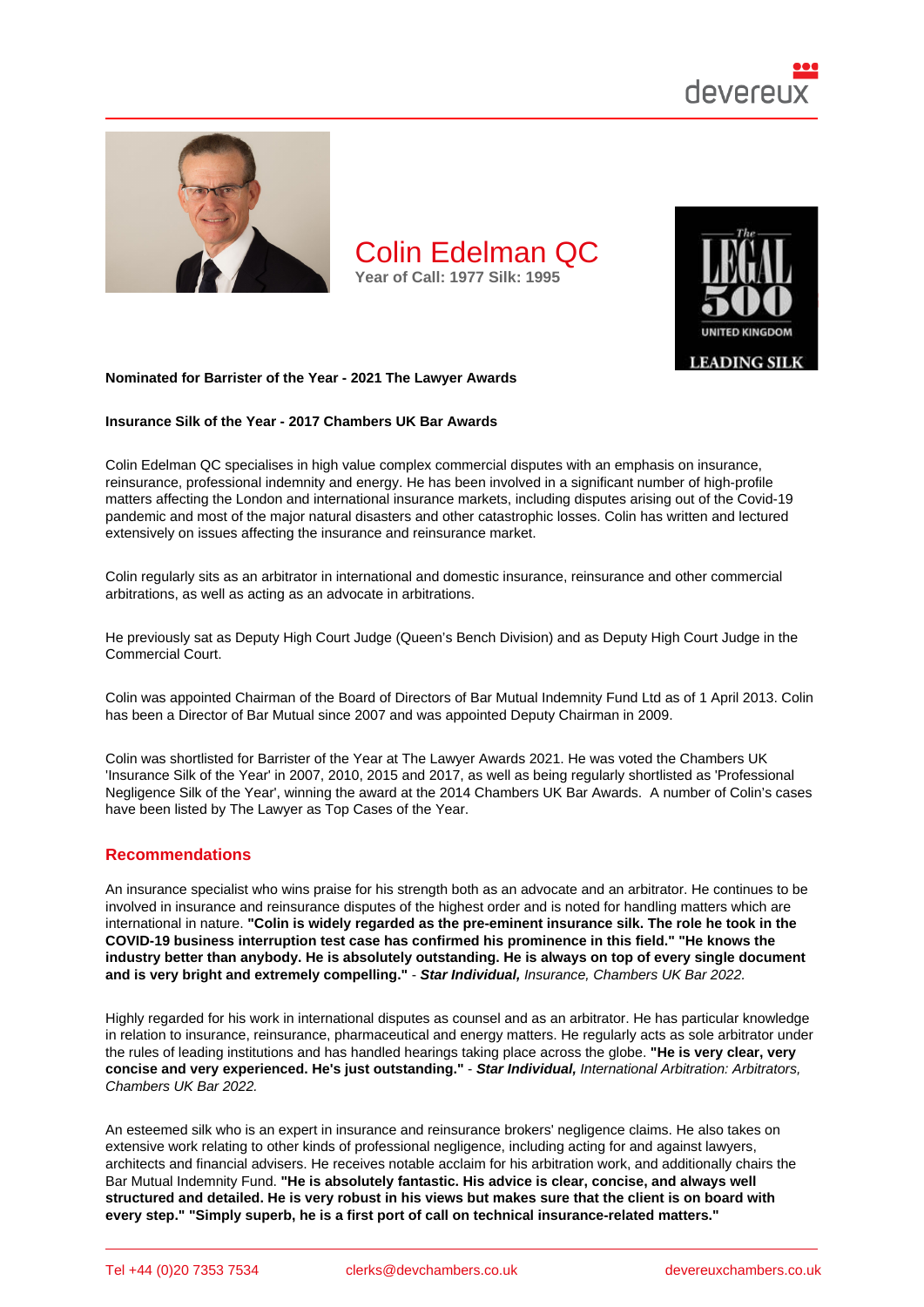- Professional Negligence, Chambers UK Bar 2022.

Sought after for his expertise in representing clients in high-value international arbitrations in connection with matters of insurance and reinsurance, addressing D&O policy, anti-suit injunctions and asbestos claims. He has experience of appearing before tribunals around the world including Bermuda, the Far East, Africa and the USA. He also takes appointments as an arbitrator. "He is absolutely fantastic. His advice is always well structured and well detailed. He has a fantastic bedside manner with clients." "He is well respected and thorough." International Arbitration: General Commercial & Insurance, Chambers UK Bar 2022.

"It is hard to know where to start with the superlatives. The star player at the Bar for insurance and reinsurance cases. He is clear in his guidance, willing to make time to explain difficult issues to clients, doesn't sit on the fence, and is a brilliant advocate. Clients love him." - Insurance and Reinsurance, Legal 500 2022.

"He is simply exceptional. Phenomenally bright, very quick, very commercial. And a thoroughly nice person to deal with." - International Arbitration: Arbitrators, Legal 500 2022.

"A go to QC for complex insurance coverage advice." - International Arbitration: Counsel, Legal 500 2022.

Ranked as a Leading Silk - Professional Negligence, Legal 500

"He is clear in his guidance and willing to make time to explain difficult issues to clients." "He's the best practitioner at the Bar in this area. He regularly appears in the Supreme Court and more importantly wins." Acted for Travelers, the insurer of the core defendant in the PIP breast implant litigation, in the Supreme Court. The case concerned whether Travelers was liable to pay uninsured claimants' costs. - Star Individual , Insurance, Chambers UK Bar 2021.

"A first choice arbitrator for any complex insurance case. He really gets to grips with the matters he works on." "An absolutely outstanding arbitrator; he's responsive, bright and always bang on the money." Star Individual , International Arbitration: Arbitrators, Chambers UK Bar 2021.

"Absolutely outstanding. His advice is clear and accessible." - International Arbitration - The English Bar - Global Market Leaders, Chambers Global 2021 & International Arbitration: General Commercial & Insurance, Chambers UK Bar 2021.

"An outstandingly experienced advocate." " He is absolutely exceptional and the advice you get from him is excellent." Represented Lakehouse/Cambridge Polymer Roofing in a claim brought by Haberdashers' Aske's after a fire destroyed a school in south-east London while the defendant was carrying out renovation works. - Professional Negligence, Chambers UK Bar 2021.

'A great brain, with excellent presentational skills - he is the insurance/reinsurance barrister of the moment and a go-to QC for complex coverage advice.' - Insurance and Reinsurance, Legal 500 2021

'Simply exceptional, in both his written work and in advocacy - he is a dream to watch on his feet.' Commercial Litigation, Legal 500 2021

'In a nutshell, he's absolutely outstanding - he's phenomenally bright, very quick and very fair but at the same time tough.' - International Arbitration (Arbitrators), Legal 500 2021

'Great brain, excellent presentational skills and knowledge on reinsurance matters above all else.' - International Arbitration (Counsel), Legal 500 2021

'He has an extremely sharp legal mind.' - Professional Negligence, Legal 500 2021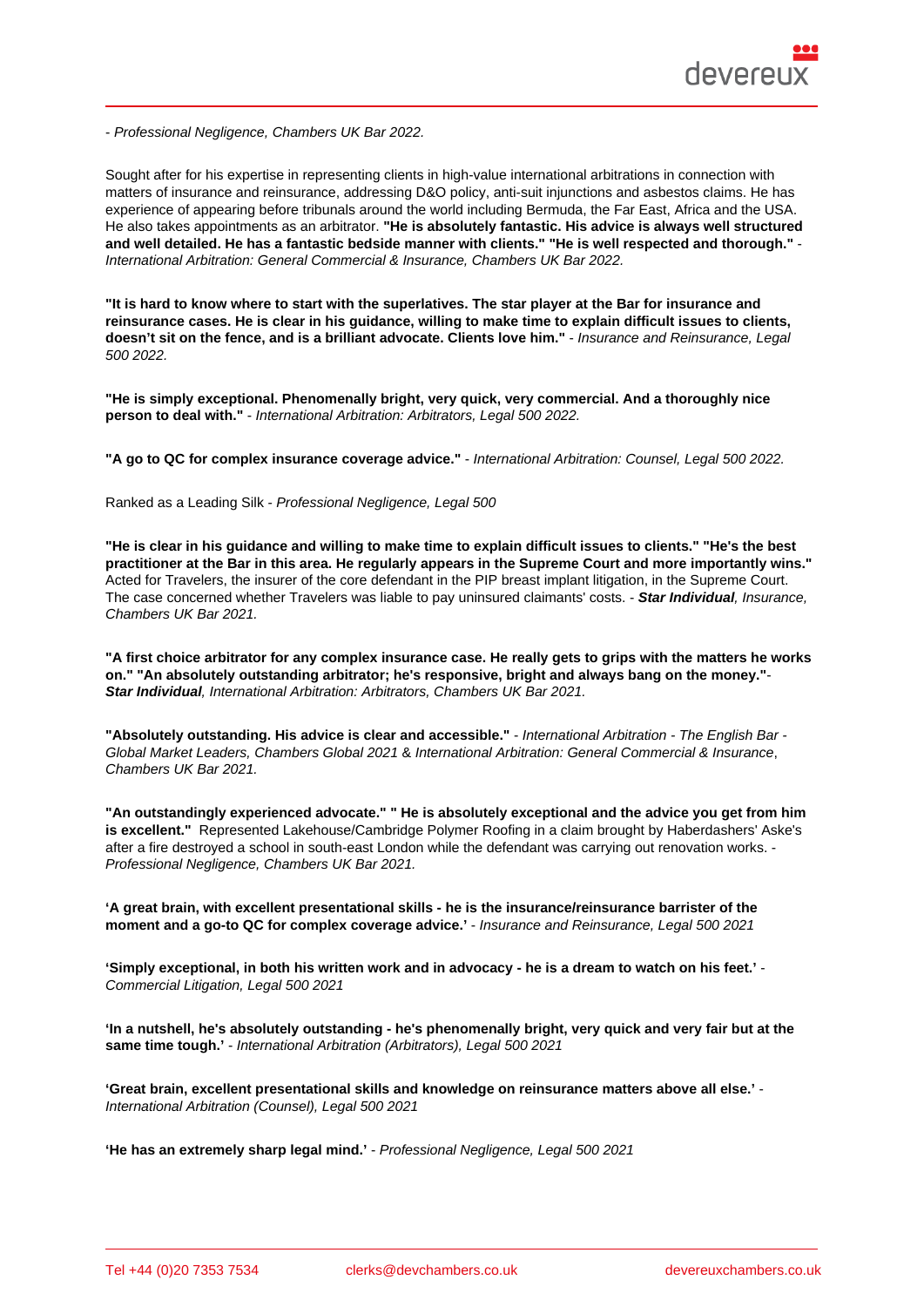"He is the greatest barrister at the insurance Bar." - Insurance and reinsurance, Legal 500 2020

"If you have a case going to the Supreme Court, you get Colin in." "There's nobody near him." "He is unrivalled in his knowledge and experience." Acted for R&S Pilling, trading as Phoenix Engineering, in a Supreme Court appeal concerning the liability of motor insurers for damage to the property of third parties because of fire caused by repair works to an immobilised vehicle. - Star Individual , Insurance, Chambers UK Bar 2020

"Fantastically knowledgeable; he's really outstandingly brilliant." Defended Lakehouse Contracts and Cambridge Polymer Roofing in negligence claims for around £13 million in respect of a fire which destroyed a school in London. The case was due to be heard in the Court of Appeal but settled the day before. - Professional Negligence, Chambers UK Bar 2020

"Phenomenally bright and quick off the mark with correspondence." "A fantastic arbitrator." - Star Individual , International Arbitration Arbitrators, Chambers UK Bar 2020

"Very innovative and is really willing to make a bold call." "His advocacy is immense." - International Arbitration: General Commercial & Insurance, Chambers UK Bar 2020

"Utterly brilliant." "The leading insurance and reinsurance silk." "Very easy to work with." Acted for AIG in a dispute over the interpretation of the aggregation clause in a professional indemnity insurance policy. - Star individual , Insurance, Chambers UK Bar 2019

"Outstandingly bright and effective. In a class of his own." - International Arbitration (Arbitrators), Chambers UK Bar 2019

"Outstandingly bright and effective." "He's super-smart, charming and keenly picks out the strengths and weaknesses in arguments." - International Arbitration (General Commercial & Insurance), Chambers UK Bar 2019

"Excellent - no hesitation in recommending him. He is a very intelligent man, and he combines intellect with a charming and approachable style." "He provides extremely clear and thorough advice." Defended Lakehouse Contracts and Cambridge Polymer Roofing in negligence claims for around £13 million in respect of a fire which destroyed a school in London. - Professional Negligence, Chambers UK Bar 2019

"He has an extraordinary ability present easy to understand solutions to complex problems." - Professional Negligence, Legal 500 2020

| "Top choice for major insurance disputes." | - Leading Individual, International Arbitration (Arbitrators), Legal |
|--------------------------------------------|----------------------------------------------------------------------|
| 500 2020                                   |                                                                      |

"A leading barrister in the arbitration field." - International Arbitration (Counsel), Legal 500 2020

"Well known across the insurance market." - Commercial Litigation, Legal 500 2020

'Highly skilled.' - Professional Negligence, Legal 500 2019

'Highly recommended for major insurance arbitrations.' - Leading Individual, International Arbitration (Arbitrators), Legal 500 2019

'Fights tooth and nail for the client, even when the odds are stacked against him.' - International Arbitration (Counsel), Legal 500 2019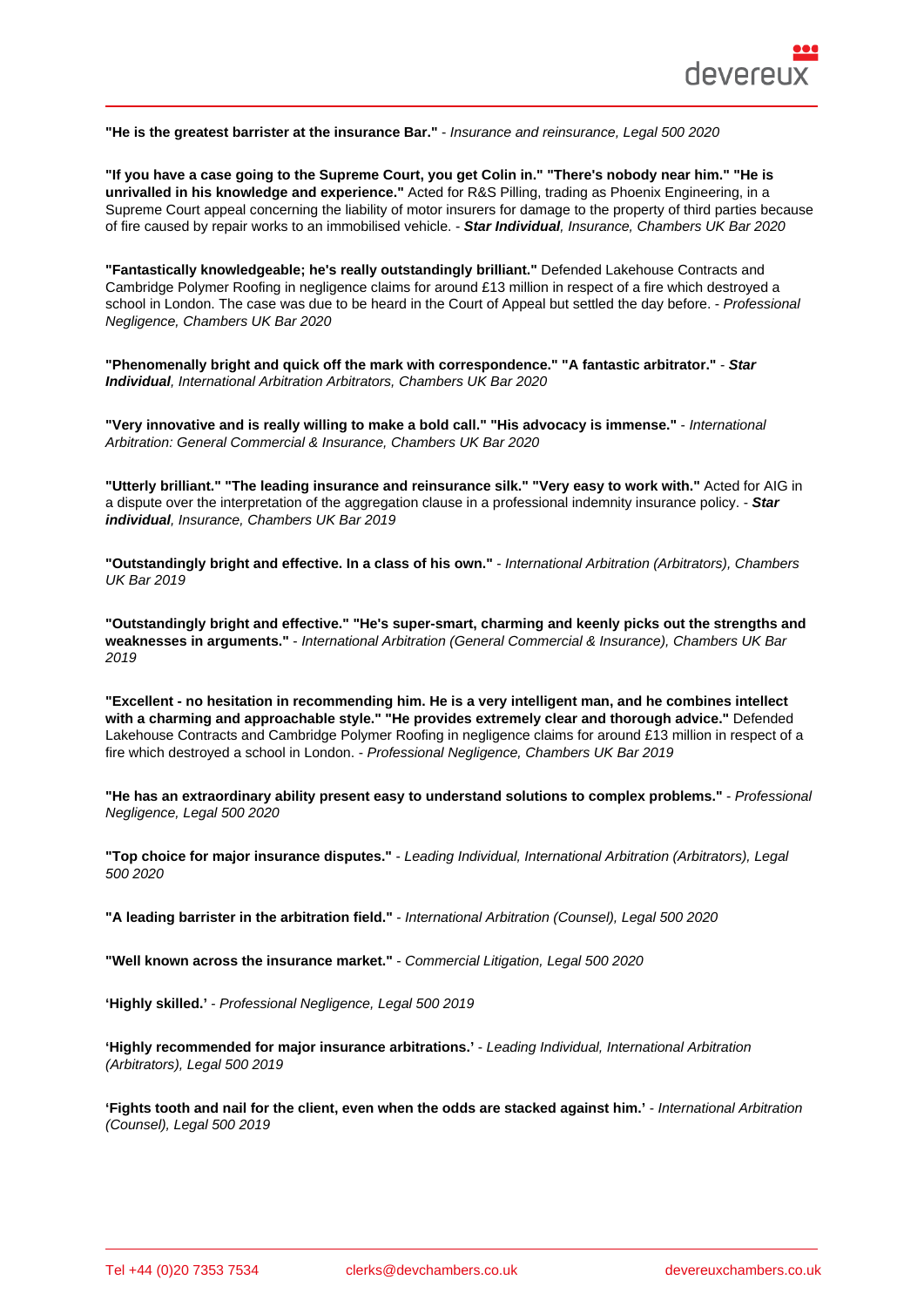| 'A commanding and an effective advocate.'<br>- Insurance and reinsurance, Legal 500 2019                                                                                                                                                                                                                                                                                                                                                                                                                                                     |
|----------------------------------------------------------------------------------------------------------------------------------------------------------------------------------------------------------------------------------------------------------------------------------------------------------------------------------------------------------------------------------------------------------------------------------------------------------------------------------------------------------------------------------------------|
| 'A brilliant cross-examiner.'<br>- Commercial Litigation, Legal 500 2019                                                                                                                                                                                                                                                                                                                                                                                                                                                                     |
| "A consistently excellent." "Incredibly sharp and has an excellent bedside manner. He could not be<br>recommended more highly." "Absolutely brilliant and quite clearly Mr Insurance." "An exceedingly nice<br>guy to work with, he's a fantastic advocate with a great air of authority that makes judges just wait on his<br>every word." Acted for an insurer in a Court of Appeal dispute which considered whether smuggling should be<br>included under a war risk policy. - Star individual, Insurance & Reinsurance, Chambers UK 2018 |
| "Charming and thorough." "A very pragmatic advocate and adviser who is also very easy to deal with."<br>Acted for AIG, the insurer of ILP, a solicitors' firm that faces £10 million in claims brought against it by over 214<br>investors. - Professional Negligence, Chambers UK 2018                                                                                                                                                                                                                                                      |
| "He is consistently excellent." "He is a frighteningly good silk."<br>- International Arbitration (General<br>Commercial and Insurance), Chambers UK 2018                                                                                                                                                                                                                                                                                                                                                                                    |
| "Possesses a well-earned reputation for chairing insurance arbitrations."<br>- International Arbitration<br>(arbitrators), Chambers UK 2018                                                                                                                                                                                                                                                                                                                                                                                                  |
| "Charming, thorough and able to advise with a full grip of the details."<br>- Professional Negligence, Legal 500<br>2017                                                                                                                                                                                                                                                                                                                                                                                                                     |
| "A top-class insurance lawyer." - International Arbitration (counsel), Legal 500 2017                                                                                                                                                                                                                                                                                                                                                                                                                                                        |
| "He has great attention to detail and excellent knowledge of the law."<br>- International Arbitration (arbitrators),<br>Legal 500 2017                                                                                                                                                                                                                                                                                                                                                                                                       |
| "A class act, who commands authority in court."<br>- Insurance and Reinsurance, Legal 500 2017                                                                                                                                                                                                                                                                                                                                                                                                                                               |
| "A strongly rated commercial and insurance litigator."<br>- Commercial Litigation, Legal 500 2017                                                                                                                                                                                                                                                                                                                                                                                                                                            |
| "He is one of the smartest people I have come across." "He is hugely experienced, user-friendly and<br>tenacious." -International Arbitration (counsel), Chambers UK 2017 and International Arbitration, Chambers                                                                                                                                                                                                                                                                                                                            |

"He's a prodigious and astonishing individual whose knowledge of the law is phenomenal, as is his ability<br>to grasp the facts of a case." "He provides extremely clear and thorough advice." - Professional Negligence, to grasp the facts of a case." "He provides extremely clear and thorough advice." Chambers UK 2017

Renowned in the field of international arbitration for his wealth of expertise in the full range of arbitral disputes, he specialises in commercial matters, especially insurance and reinsurance claims. He regularly acts as sole arbitrator under the rules of leading institutions and has handled hearings taking place across the globe. "Second to none in the insurance sector." "An excellent arbitrator who is responsive and pragmatic. He conducts himself in an extremely professional fashion." - International Arbitration (arbitrators), Chambers UK 2017

Renowned leader at the Insurance Bar, described by one source as "the best barrister in the market by far " and by another as a "star performer, who raises the game for the entire set. " He wins praise both for his strength as an advocate and as an arbitrator, and continues to be involved in insurance and reinsurance disputes of the highest order.

"The doyen of the insurance and reinsurance world, he has such excellent judgement and a real presence. " "The biggest insurance brain at the Bar, but also such a kind and generous advocate. " Instructed in a dispute between shipowners and the underwriters of a hull and machinery insurance policy after the flooding of a

Global 2017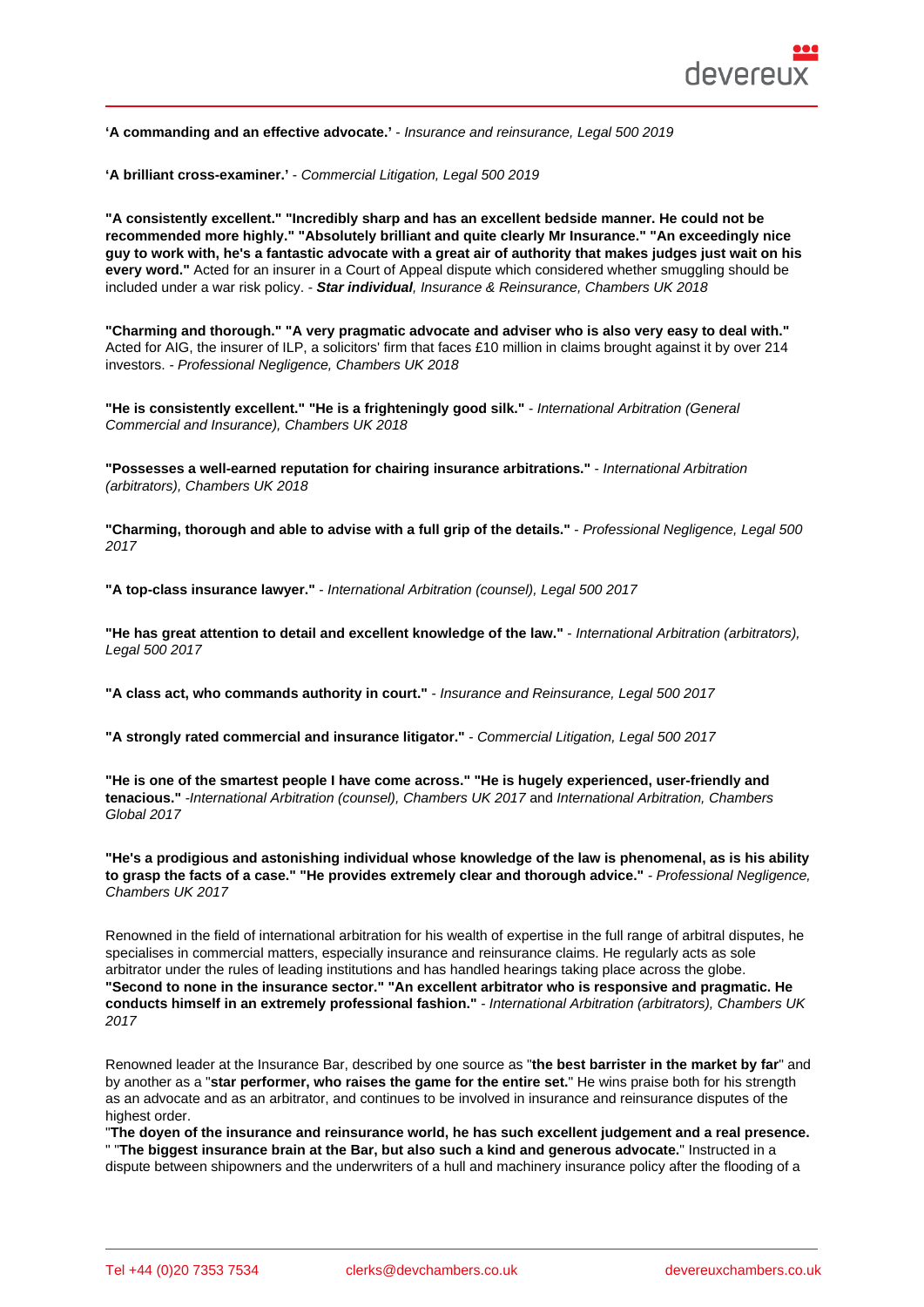vessel. The case involved the affirmation of the principle that otherwise valid insurance claims may be rendered void by the use of a 'fraudulent device' in the making of the claim. - Insurance, Chambers UK 2017

Listed in the 'International arbitrators - leading individuals' list. "He has a first-class reputation for chairing insurance arbitrations" - Legal 500 2016

"Hugely experienced, user-friendly and tenacious." - Professional Negligence, Legal 500 2016

"An intellectual powerhouse; unbelievably quick and smart on his feet." - International Arbitration, Legal 500 2016

"The leading silk in insurance law" - Insurance and Reinsurance, Legal 500 2016

"The top man to go to for insurance coverage work"- Commercial Litigation, Legal 500 2016

"Obviously a standout performer" whose practice extends across all aspects of insurance and reinsurance matters. He is regarded as "a tower of the Insurance Bar" and is hailed for his performances in cases ranging from claims arising out of major disasters to international industrial product liability suits. "Probably now the leading silk. He gets straight to the heart of the matter, gives you very clear and candid advice, and is very good on his feet. He's very well respected by judges and equally good in arbitration." Represented the insurer against an insured's entitlement to full indemnity in a mesothelioma claim. - Insurance, Chambers UK 2016

Has a wealth of experience handling multimillion-dollar commercial disputes, regularly sitting as sole arbitrator, coarbitrator and chair in complex international arbitral proceedings. He is singled out for his significant insurance expertise, with market sources deeming him a go-to arbitrator for disputes in this area. "He is just incredibly knowledgeable in the insurance arena and has a very detailed eye for the issues." - International Arbitration: Arbitrators, Chambers UK 2016

A heavyweight insurance silk who acts as both counsel and as arbitrator in disputes involving insurers, reinsurers and businesses in the life sciences sector. His expertise in this area sees him practise internationally, with mandates emanating from Africa, Asia and the USA. "He is a consummate professional who thinks around the issues in the wider context. He never loses sight of the bigger picture and he brings things back to what works and what is commercial." "Colin is a fantastic advocate. He has an amazing ability to get straight to the heart of the issues. He is very good at what he does and good at being put on the spot." International Arbitration: General Commercial & Insurance, Chambers UK 2016 and Chambers Global 2016

Frequently retained by professionals in the financial services and construction industries to act in high-end negligence actions. Sits as a Deputy High Court Judge in the Queen's Bench Division and the Commercial Court. "Firmly established as a leading silk in all insurance and reinsurance-related matters. He is hugely experienced, user-friendly and tenacious." "He is terrific on his feet - very incisive and always has the ear of the court." - Professional Negligence, Chambers UK 2016

"Hugely impressive – he gives commercial advice and never sits on the fence." - Commercial Litigation, Legal 500 2015

"An excellent advocate and the top person in the field of liability insurance coverage." - Insurance and Reinsurance, Legal 500 2015

"One of the best, both as counsel and as arbitrator." - International Arbitration: Arbitrators, Legal 500 2015

"An outstanding advocate and lawyer; very clear and concise in his advice." - International Arbitration: Counsel, Legal 500 2015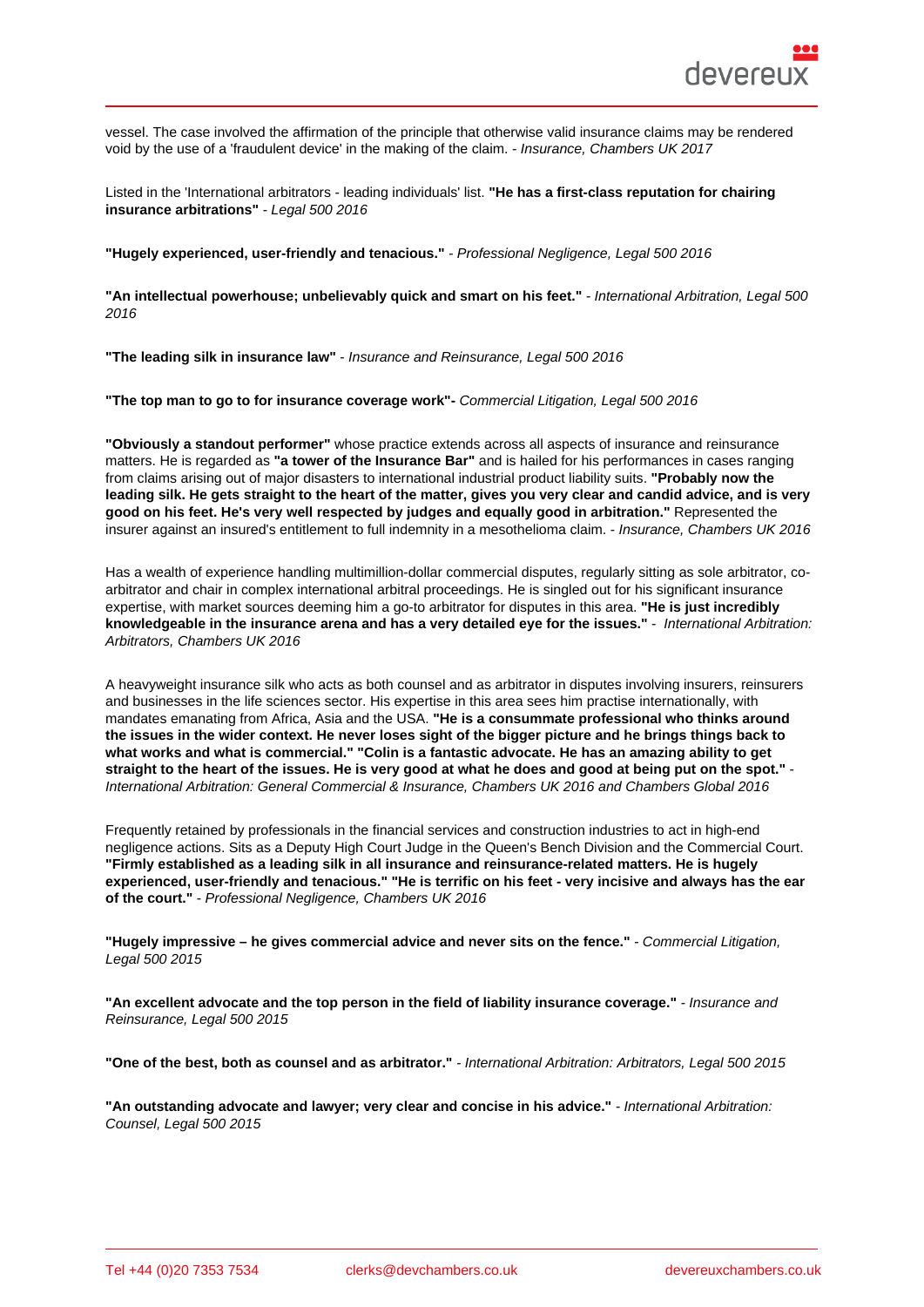"He is astoundingly clever and presents complex issues in a palatable form." - Professional Negligence, Legal 500 2015

Universally seen as the leading silk for insurance and reinsurance matters, he has appeared in a whole host of leading cases, and has also handled a number of arbitrations and mediations. He takes on the very largest and most high-profile matters that come before the English courts. Expertise: "Incredibly sharp and someone with an excellent bedside manner." "At the top of his game; he is one of the very best." Recent work: Succeeded in the Supreme Court in Teal v W R Berkley. - Insurance, Chambers UK 2015

Has a broad commercial practice and a particularly strong reputation for insurance-related matters. He has been appointed as arbitrator for matters concerning the pharmaceuticals industry, and has handled cases arising from natural disasters, as well as disputes relating to questions of professional liability. Expertise: "He is incredibly good. He has fantastic insurance credentials, and is very straightforward as an arbitrator." "He is the kingpin of the insurance and reinsurance arbitration world." - International Arbitration: Arbitrators, Chambers UK 2015

Handles international arbitration as both counsel and arbitrator. His expertise in insurance-related matters has earned him engagements on major disputes, including those concerning claims brought against reinsurers and issues arising from natural disasters. Expertise: "He really is a very, very well-established person in the field as both counsel and arbitrator." "He is absolutely fantastic. It is great to work with him." - International Arbitration: General Commercial & Insurance, Chambers UK 2015 and Chambers Global 2015

Has a significant professional negligence practice, and demonstrates expertise in sensitive solicitors' negligence cases and insurance coverage disputes. Expertise: "He is the first person we go to with tricky points because of the depth of his expertise. He's very good at distilling information and getting to the crux of the matter." "He is very down to earth and straightforward and firm in his advice." - Professional Negligence, Chambers UK 2015

The Chambers UK Bar Awards selected Colin as 'Professional Negligence Silk of the Year' in 2014 and 'Insurance Silk of the Year' in 2007, 2010 and 2015, recognising his continued accomplishments in the insurance field.

"A hugely impressive advocate and lawyer" - Commercial Litigation, Legal 500 2014

"A top insurance Silk" - Insurance and Reinsurance, Legal 500 2014

"An outstanding authority on insurance issues" and is "the best at what he does and always the first choice to lead any arbitration." - International Arbitration, Legal 500 2014

"Cuts through to the core of the problem and explains things clearly to the lay client" - Professional Negligence, Legal 500 2014

Receives compliments from all quarters for his "clear and cogent advocacy style." One source states: "He is in a class of his own, as he is technically excellent, and has a sharp mind and a down-to-earth manner." Edelman is to be seen in the vast majority of the major insurance cases. He had roles in both the EL Trigger litigation and the Rolls-Royce case mentioned above. - Chambers UK 2013

A highly regarded arbitrator and advocate at Devereux Chambers, and is considered a standout member of the International Arbitration Bar. His particular focus is on reinsurance and insurance disputes. - Chambers UK 2013

"One of the leading counsel and arbitrators in insurance-related work," and is highly valued by instructing solicitors as a "terrific advocate." Sources note his "great knowledge of insurance law" and the past year has seen him act in a range of related arbitrations. - Chambers UK 2013

An outstanding reputation as "the number one insurance coverage specialist at the Bar." He displays real depth of knowledge and is a "very distinguished, highly sought-after barrister." His recent cases include those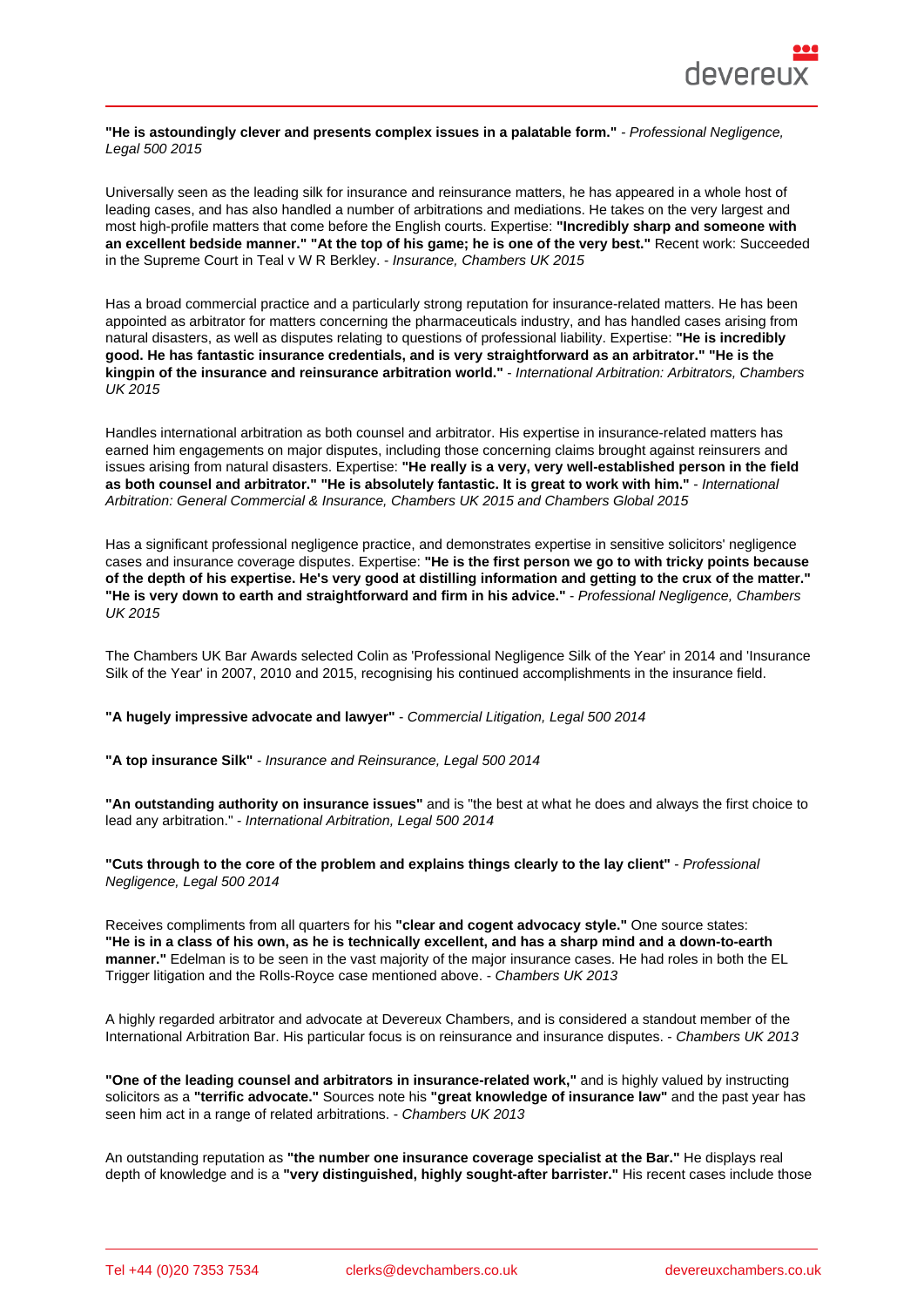"Highly regarded Colin Edelman QC acted for the lead insurers, Excess Insurance in the EL Trigger litigation." - Legal 500 2012

#### Insurance & Reinsurance

Colin is widely recognised as the leading silk at the insurance and reinsurance bar. In their 2022 guide, Chambers & Partners ranked Colin as a Star Individual for Insurance, with Legal 500 also noting that he is "the star player at the Bar for insurance and reinsurance cases". He has appeared in the Supreme Court on insurance cases seven times in the last five years.

Recently, Colin successfully represented the Financial Conduct Authority in the Covid-19 business interruption test case, tipped as one of the most important insurance cases of the decade. Colin led the FCA's team of counsel in a judgment firstly from the High Court and then from the Supreme Court that not only affected many thousands of business interruption insurance policy holders, but also has wider implications beyond the pandemic, as business interruption policies are now more likely to respond to other types of 'wide area damage' such as storms or floods.

Colin's other recent Supreme Court appearances include:

- an appeal about who should pay the legal costs of 426 claimants who successfully sued a medical group for the supply of defective silicone breast implants;
- an appeal concerning the interpretation of a policy of motor insurance, which raised questions about the meaning of the phrase, "damage … caused by, or arising out of, the use of the vehicle on a road or other public place" in section 145 of the Road Traffic Act 1988, which defines the compulsory insurance requirements for the use of vehicles in such places.

Other significant recent matters include successfully representing Equitas in a reinsurance claim by Municipal Mutual Insurance in relation to losses arising out of mesothelioma claims and acting in disputes arising out of wildfire losses, hurricane losses, US pharmaceutical and chemical industry product liability claims, US petroleum product additive pollution liabilities, the allocation of insurance losses for employers' liability for asbestos related disease and aggregation disputes in relation to solicitors' liability.

In addition to his insurance litigation practice, Colin also regularly acts as arbitrator in disputes regarding insurance and reinsurance, energy, and life sciences.

Recent notable cases include:

- Financial Conduct Authority v Arch Insurance (UK) Ltd [2021] UKSC 1 [2021] AC 649, [2020] EWHC 2448 (Comm), [2020] Lloyd's Rep. I.R. 527
- Travelers Insurance Co Ltd v XYZ [2019] UKSC 48, [2019] 1 W.L.R. 6075
- [R&S Pilling v UK Insurance](https://www.devereuxchambers.co.uk/assets/docs/news/FCA_BI_Test_Case_Jdmt_UKSC.pdf) [2019] UKSC 16, [2020] AC 1025
- [Equitas Insurance v Municipal Mut](/images/uploads/members/Travelers_Insurance_Company_Ltd_v_XYZ.pdf)ual Insurance [2019] EWCA Civ 718, [2020] Q.B. 418
- [Catlin v Weyerhaeuser \[201](http://bit.ly/33cuKnx)8] EWHC 3609 (Comm), [2019] Lloyd's Rep. I.R. 427
- [Haberdashers' Aske's Federation Trust v Lakeho](https://www.bailii.org/ew/cases/EWCA/Civ/2019/718.html)use Contracts Ltd & Cambridge Polymer Roofing Ltd [2018] EWHC 558 (TCC), [2018] Lloyd's Rep. I.R. 382
- [Atlasnavios Navegaca](https://www.bailii.org/ew/cases/EWHC/Comm/2018/3609.html)o, LDA v Navigators Insurance Company Ltd & Ors [2018] UKSC 26, [2019] AC 136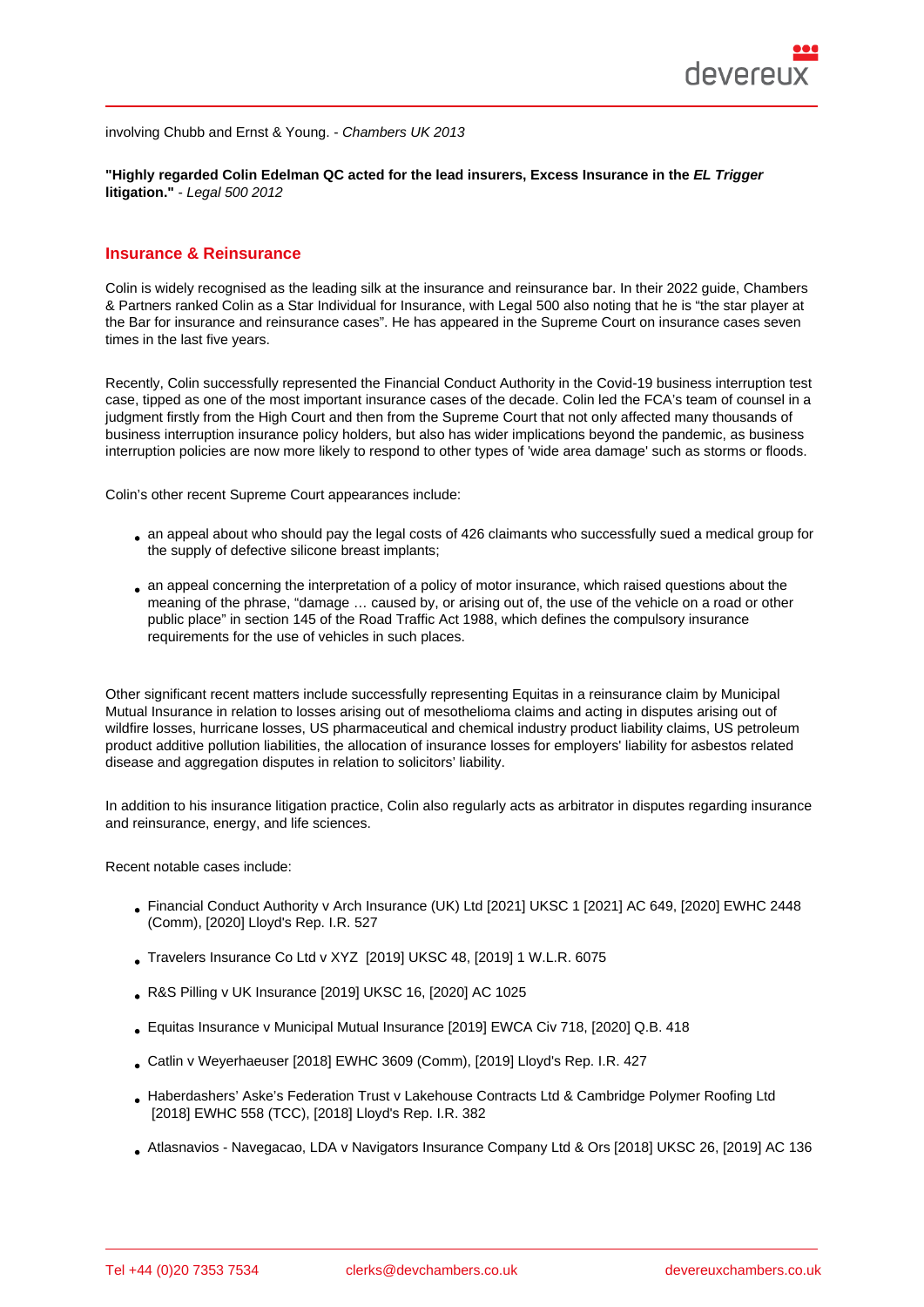- AIG Europe Ltd v Woodman & Ors [2017] UKSC 18, [2017] 1 WLR 1168
- Teal Assurance v WR Berkley Insurance (Europe) Ltd & Ors [2017] EWCA Civ 25, [2017] Lloyd's Rep. I.R. 259
- [Zurich Insurance Plc v Maccaferri L](http://bit.ly/3aPSiRO)td [2016] EWCA Civ 1302, [2017] Lloyd's Rep. I.R. 200
- [Atlasnavios Navegacao, LDA v Navigators Insurance Comp](https://www.bailii.org/ew/cases/EWCA/Civ/2017/25.html)any Ltd & Ors [2016] EWCA Civ 808, [2017] 1 WLR 1303
- [Versloot Dredging BV & Anor v HDI G](http://bit.ly/39GOVMW)erling Industrie Versicherung AG & Ors [2016] UKSC 45, [2017] AC 1
- [Zurich Insurance PLC UK Branch v International Energy Group Ltd \(Rev 2\)](http://bit.ly/3cUMOr1) [2015] UKSC 33, [2016] AC 509

# Profe[ssional Negligence](http://bit.ly/39N3kHk)

Colin is recognised as a leading professional negligence silk by Chambers & Partners and Legal 500. He has particular expertise in claims concerning insurance and reinsurance brokers' negligence. He has extensive experience acting in negligence claims concerning the financial services, real estate, construction, engineering, and legal sectors.

Recent instructions of note include acting for a Lloyds' syndicate which provided excess layer insurance to a firm of solicitors in a dispute about the application of an aggregation clause and acting in a case concerning a claim under a construction all risks insurance and in respect of the associated delays in construction start-up.

Colin has been heavily involved in the Bar Mutual Indemnity Fund Ltd for over a decade. He was appointed as a Director in 2007, and as a Deputy Chairman in 2009. In 2013 he became Chairman.

Significant cases include:

- Lyons v Fox Williams LLP [2017] EWHC 532, [2018] EWCA Civ 2347, [2019] P.N.L.R. 9
- AIG Europe Ltd v Woodman & Ors [2017] UKSC 18, [2017] 1 WLR 1168, [2017] Lloyd's Rep IR 209;
- [Axa Corporate Solutions S](http://bit.ly/33cKl6E)A v National Westminster Bank Plc & Marsh Ltd [2011] Lloyd's Rep IR 438 (2011);
- [Southern Rock v Endsleigh;](http://bit.ly/3aPSiRO)
- Chubb Insurance Company Of Europe S.A. v iSoft Group plc.

## **Arbitrator**

Colin regularly sits as an arbitrator in international and domestic insurance, reinsurance and other commercial arbitrations.

Chambers & Partners rank Colin as one of only four Star Individual arbitrators at the London Bar. His appointments encompass domestic and international arbitrations, including many appointments under Bermuda Form insurance policies. Previously, Colin sat as a Deputy High Court Judge (Queen's Bench Division) and as a Deputy High Court Judge in the Commercial Court.

Recent notable appointments include:

Hong Kong International Arbitration Centre: a coverage dispute relating to fair value proceedings brought by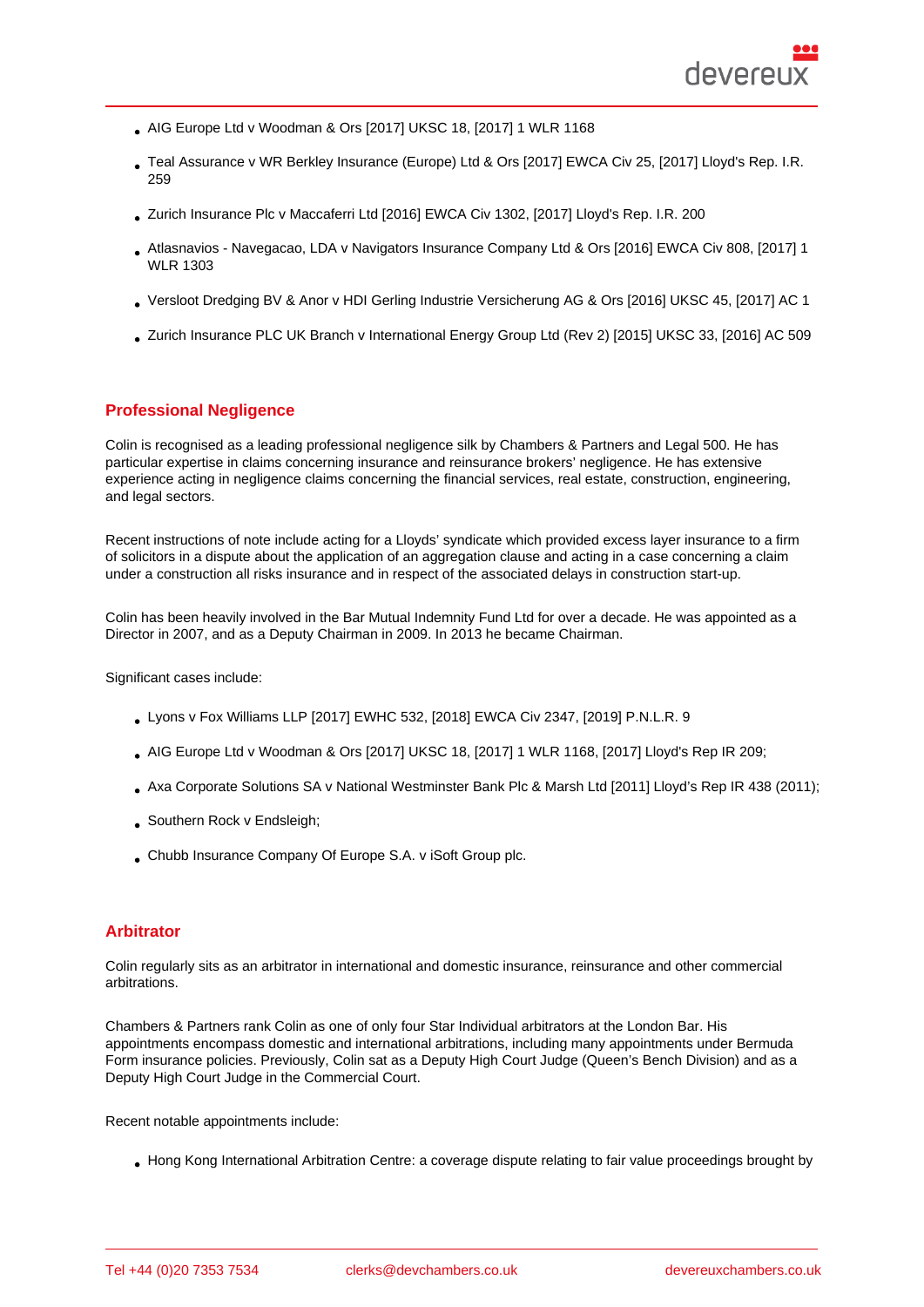the Insured under s. 238 of the Companies Law in the Cayman Islands;

- Korean Commercial Arbitration Board: a claim under an Erection All Risks policy covering an energy project following an engineering failure involving issues as to jurisdiction, coverage and quantum;
- International Chamber of Commerce: a reinsurance claim in respect of surety bonds for a construction project and a claim under a financial and professional insurance policy;
- London Court of International Arbitration: a claim under a Contractor's All Risks policy arising out of the failure of the coatings for pipes for an oil pipeline involving numerous coverage and quantum issues;
- DIFC-LCIA: a coverage dispute under a Directors and Officers insurance policy;
- ARIAS: A claim under a Directors and Officers policy in respect of the costs of defending proceedings in South America against directors arising out of an oil refinery project;
- a dispute between two shipping companies and the company managing their vessels as to the meaning of some aspects of the Management Agreement.

# Arbitration

Colin has extensive experience acting as an advocate in arbitrations. His appointments encompass domestic and international arbitrations, including many appointments under Bermuda Form insurance policies. The fields of life sciences, insurance and reinsurance and energy are areas of particular expertise.

Recent notable instructions include:

- acting for a bank on a claim under trade credit insurance policies following the financial collapse of a large trading company;
- acting for an oil company in resisting a claim arising out of the termination of an agreement for an oilfield development project;
- acting for an oil company pursuing an insurance claim for the destruction of a facility by ISIS;
- acting for an insurer on a claim under excess liability policies in respect of US product liabilities;
- acting for an insurer which provided excess layer insurance to a firm of solicitors. Various disputes about aggregation between the insured and various insurers;
- acting for an insurer under a contractors all risks policy on a claim in relation to what was to be one of the world's largest buildings.

## **Mediation**

Colin has acted as a mediator in insurance and professional negligence disputes with a good record of achieving a settlement between the parties through the use of innovative approaches to the mediation process and he has advised and assisted solicitors in the mediation of cases. He has also acted as a neutral evaluator.

## **Appointments**

2013 - Appointed as Chairman of Bar Mutual Indemnity Fund Ltd